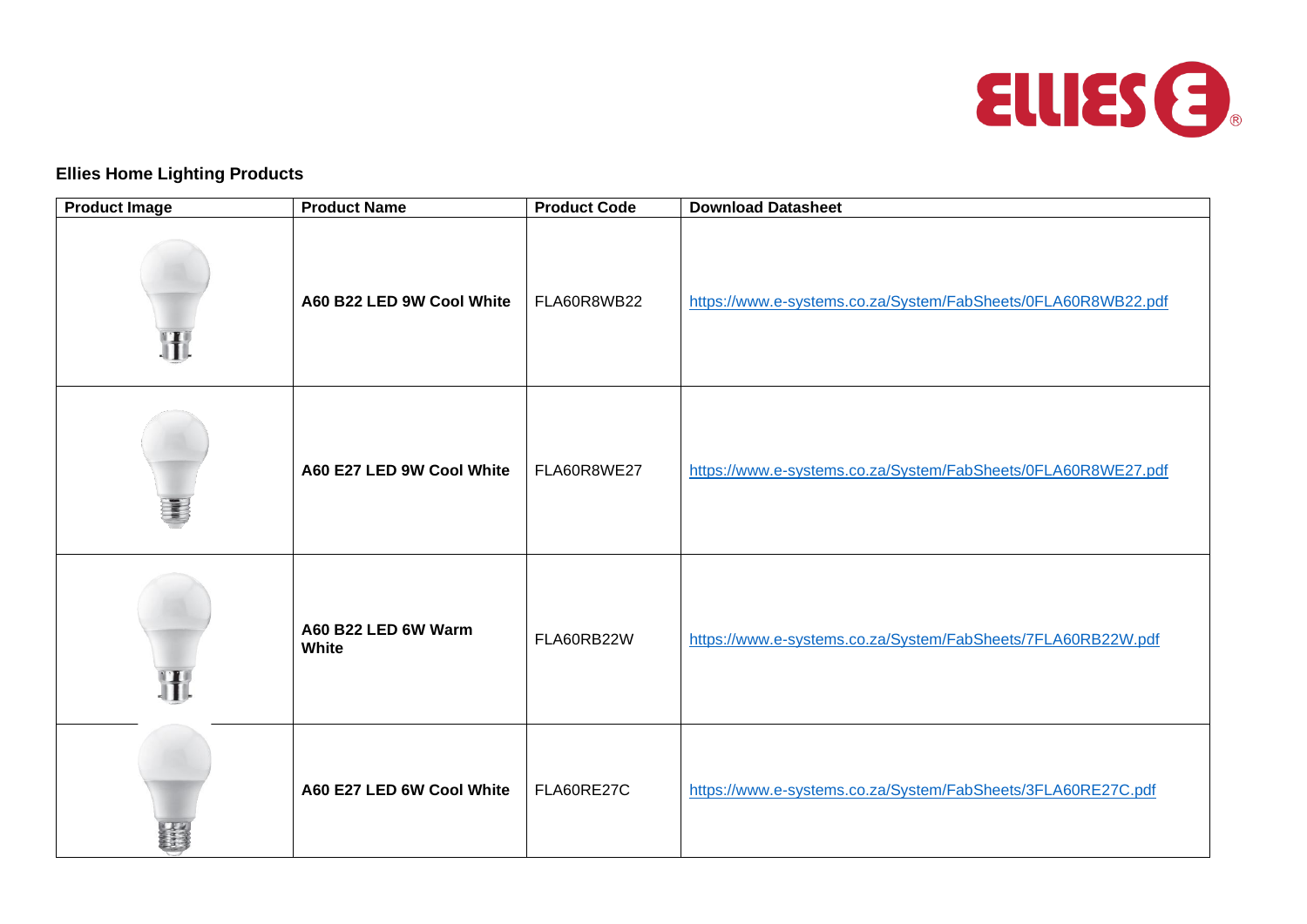

| A60 B22 LED 6W Cool White                    | FLA60RB22C | https://www.e-systems.co.za/System/FabSheets/3FLA60RB22C.pdf |
|----------------------------------------------|------------|--------------------------------------------------------------|
| A60 E27 LED 6W Warm<br>White                 | FLA60RE27W | https://www.e-systems.co.za/System/FabSheets/7FLA60RE27W.pdf |
| G45 Golfball E14 LED 5W<br><b>Warm White</b> | FLG45RE14W | https://www.e-systems.co.za/System/FabSheets/1FLG45RE14W.pdf |
| G45 Golfball E14 LED 5W<br><b>Cool White</b> | FLG45RE14C | https://www.e-systems.co.za/System/FabSheets/1FLG45RE14C.pdf |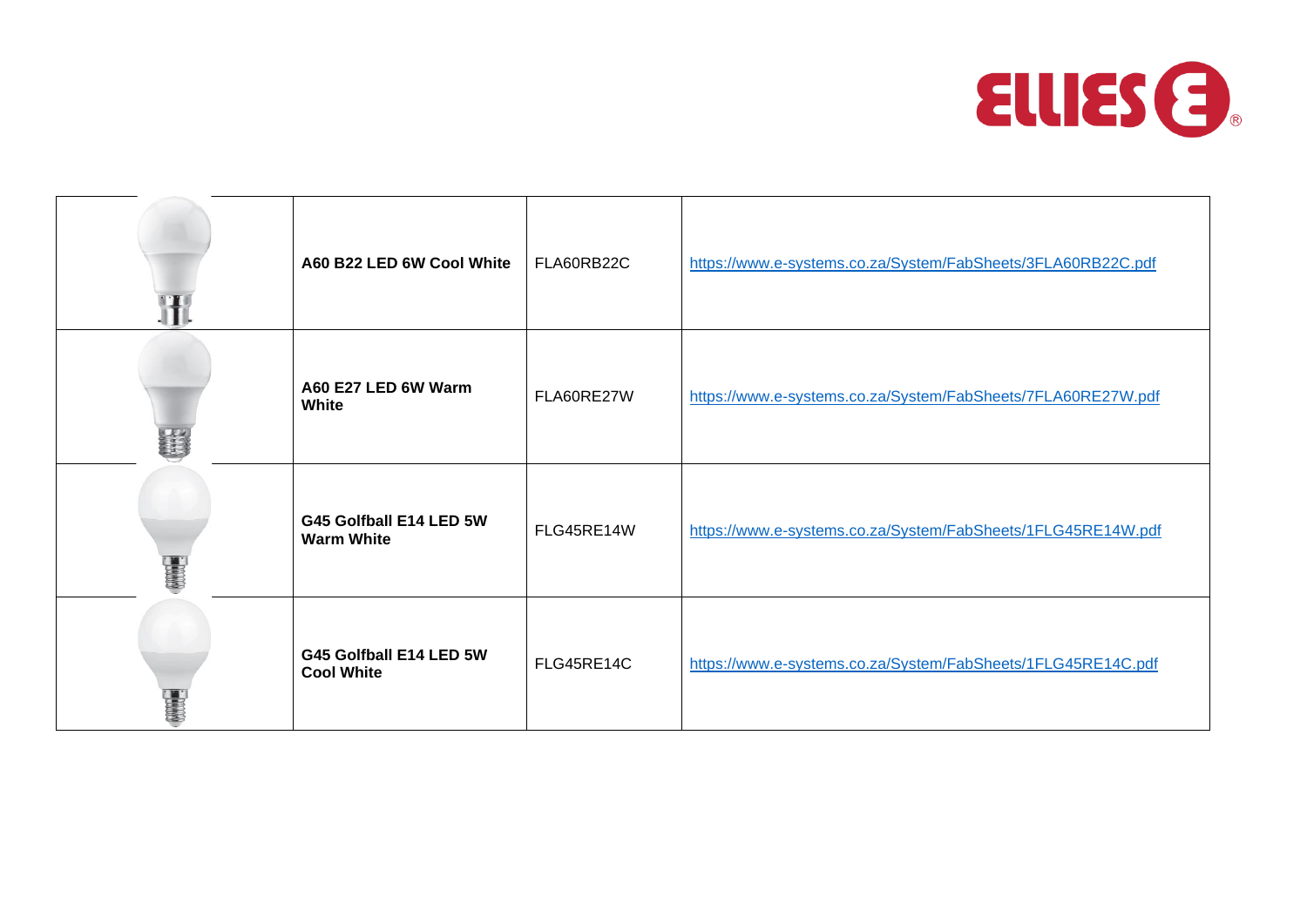

| G45 Golfball E27 LED 5W<br><b>Cool White</b> | FLG45RE27C   | https://www.e-systems.co.za/System/FabSheets/0FLG45RE27C.pdf   |
|----------------------------------------------|--------------|----------------------------------------------------------------|
| G45 Golfball E27 LED 5W<br><b>Warm White</b> | FLG45RE27W   | https://www.e-systems.co.za/System/FabSheets/1FLG45RE27W.pdf   |
| G45 Golfball B22 LED 5W<br><b>Cool White</b> | FLG45RB22C   | https://www.e-systems.co.za/System/FabSheets/1FLG45RB22C.pdf   |
| G45 Golfball B22 LED 5W<br><b>Warm White</b> | FLG45RB22W   | https://www.e-systems.co.za/System/FabSheets/1FLG45RB22W.pdf   |
| R50 E14 LED 6W Warm<br>White                 | FLR50R5WE14W | https://www.e-systems.co.za/System/FabSheets/0FLR50R5WE14W.pdf |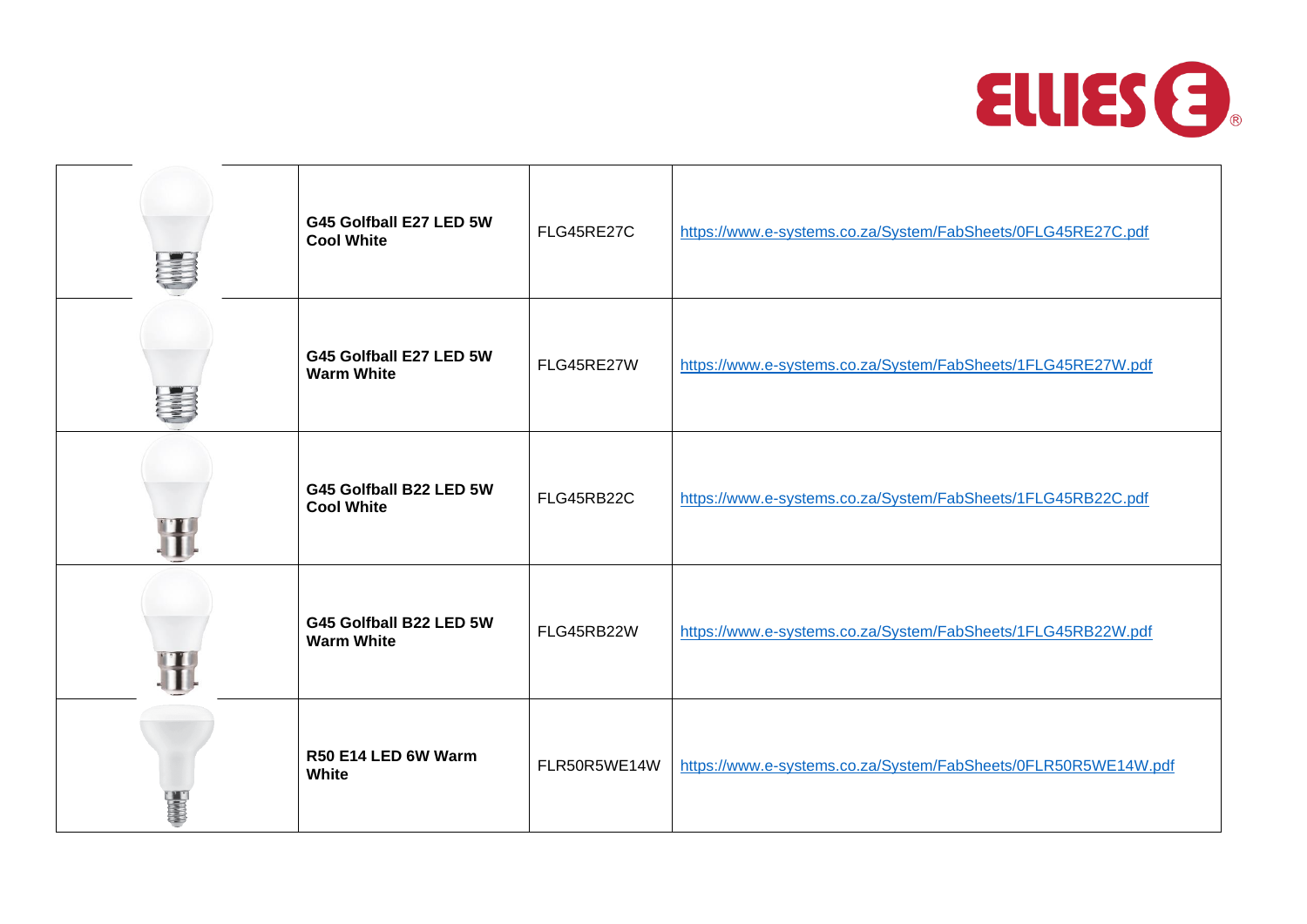

| R50 E14 LED 6W Cool White                        | FLR50R5WE14W | https://www.e-systems.co.za/System/FabSheets/0FLR50R5WE14W.pdf |
|--------------------------------------------------|--------------|----------------------------------------------------------------|
| <b>GU10 LED 5W Cool White</b>                    | FLGU10RC     | https://www.e-systems.co.za/System/FabSheets/3FLGU10RC.pdf     |
| <b>GU10 LED 5W Warm White</b>                    | FLGU10RW     | https://www.e-systems.co.za/System/FabSheets/3FLGU10RW.pdf     |
| <b>GU10 LED Dimmable 5W</b><br><b>Cool White</b> | FLGU10CD     | https://www.e-systems.co.za/System/FabSheets/0FLGU10CD.pdf     |
| <b>GU10 LED Dimmable 5W</b><br><b>Warm White</b> | FLGU10WD     | https://www.e-systems.co.za/System/FabSheets/0FLGU10WD.pdf     |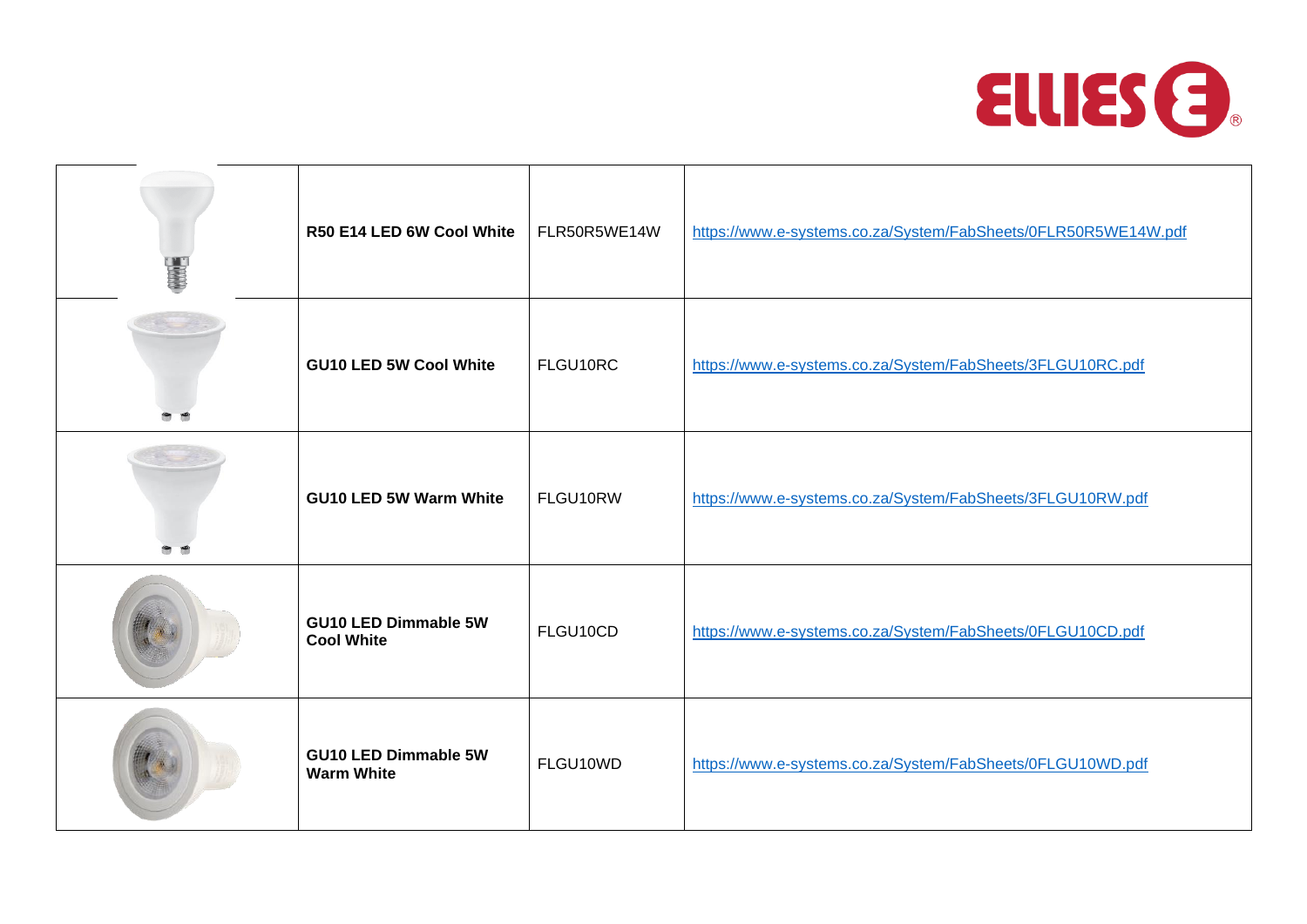

| <b>Candle B22 LED 5W Cool</b><br>White        | FLCANRB22C | https://www.e-systems.co.za/System/FabSheets/1FLCANRB22C.pdf |
|-----------------------------------------------|------------|--------------------------------------------------------------|
| Candle B22 LED 5W Warm<br>White               | FLCANRB22W | https://www.e-systems.co.za/System/FabSheets/1FLCANRB22W.pdf |
| Candle E14 LED 5W Cool<br><b>White</b>        | FLCANRE14C | https://www.e-systems.co.za/System/FabSheets/1FLCANRE14C.pdf |
| <b>Candle E14 LED 5W Warm</b><br><b>White</b> | FLCANRE14W | https://www.e-systems.co.za/System/FabSheets/1FLCANRE14W.pdf |
| Candle E27 LED 5W Cool<br>White               | FLCANRE27C | https://www.e-systems.co.za/System/FabSheets/1FLCANRE27C.pdf |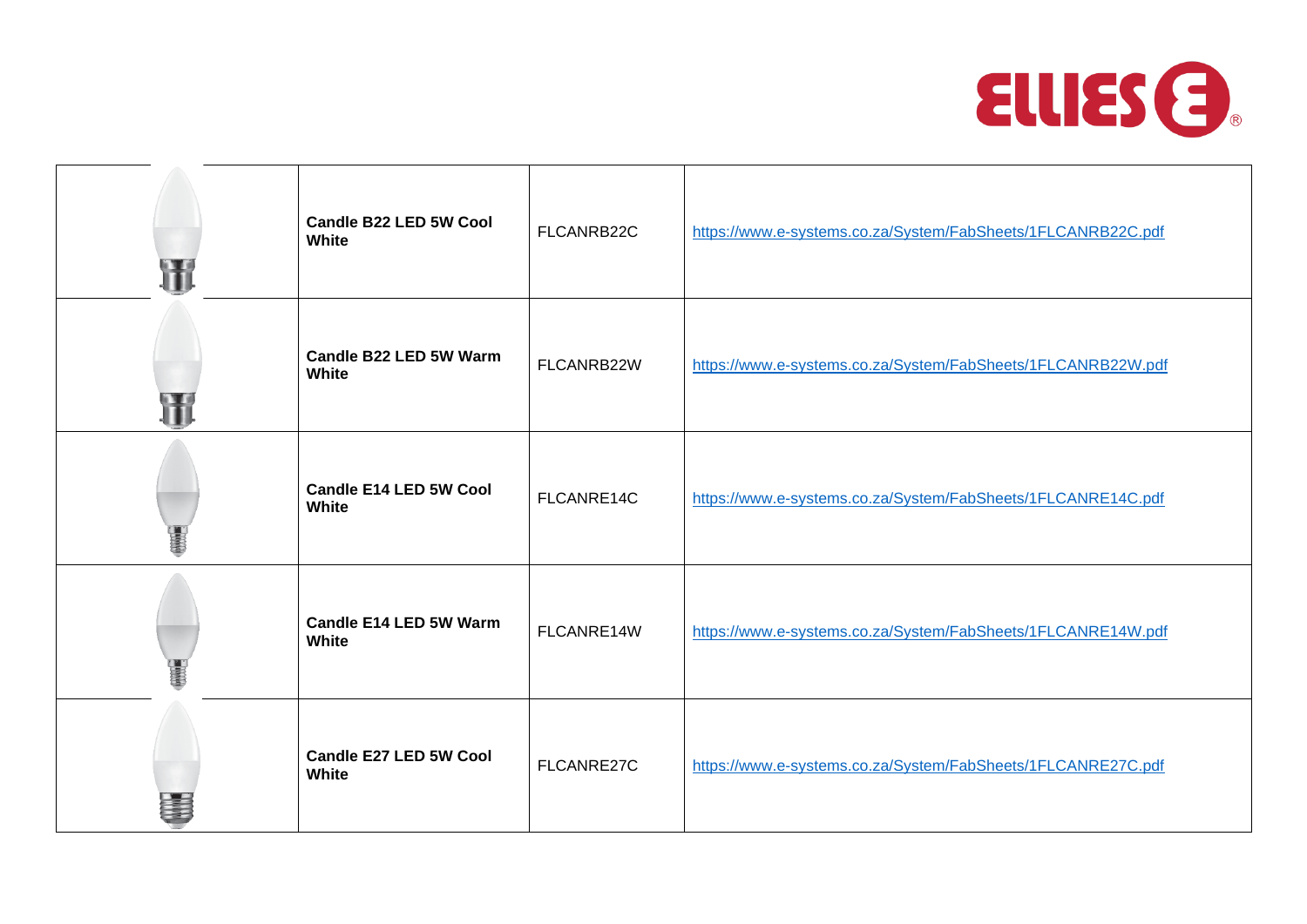

| Candle E27 LED 5W Warm<br>White          | FLCANRE27W  | https://www.e-systems.co.za/System/FabSheets/1FLCANRE27W.pdf  |
|------------------------------------------|-------------|---------------------------------------------------------------|
| A60 Insect light B22 LED 7W<br>Day Light | FLA60INSB22 | https://www.e-systems.co.za/System/FabSheets/0FLA60INSB22.pdf |
| A60 Insect light E27 LED 7W<br>Day Light | FLA60INSE27 | https://www.e-systems.co.za/System/FabSheets/0FLA60INSE27.pdf |
| 10W LED Flood Lamp                       | 0FL10W      | https://www.e-systems.co.za/System/FabSheets/0FL10W.pdf       |
| 20W LED Flood Lamp                       | 0FL20W      | https://www.e-systems.co.za/System/FabSheets/0FL20W.pdf       |